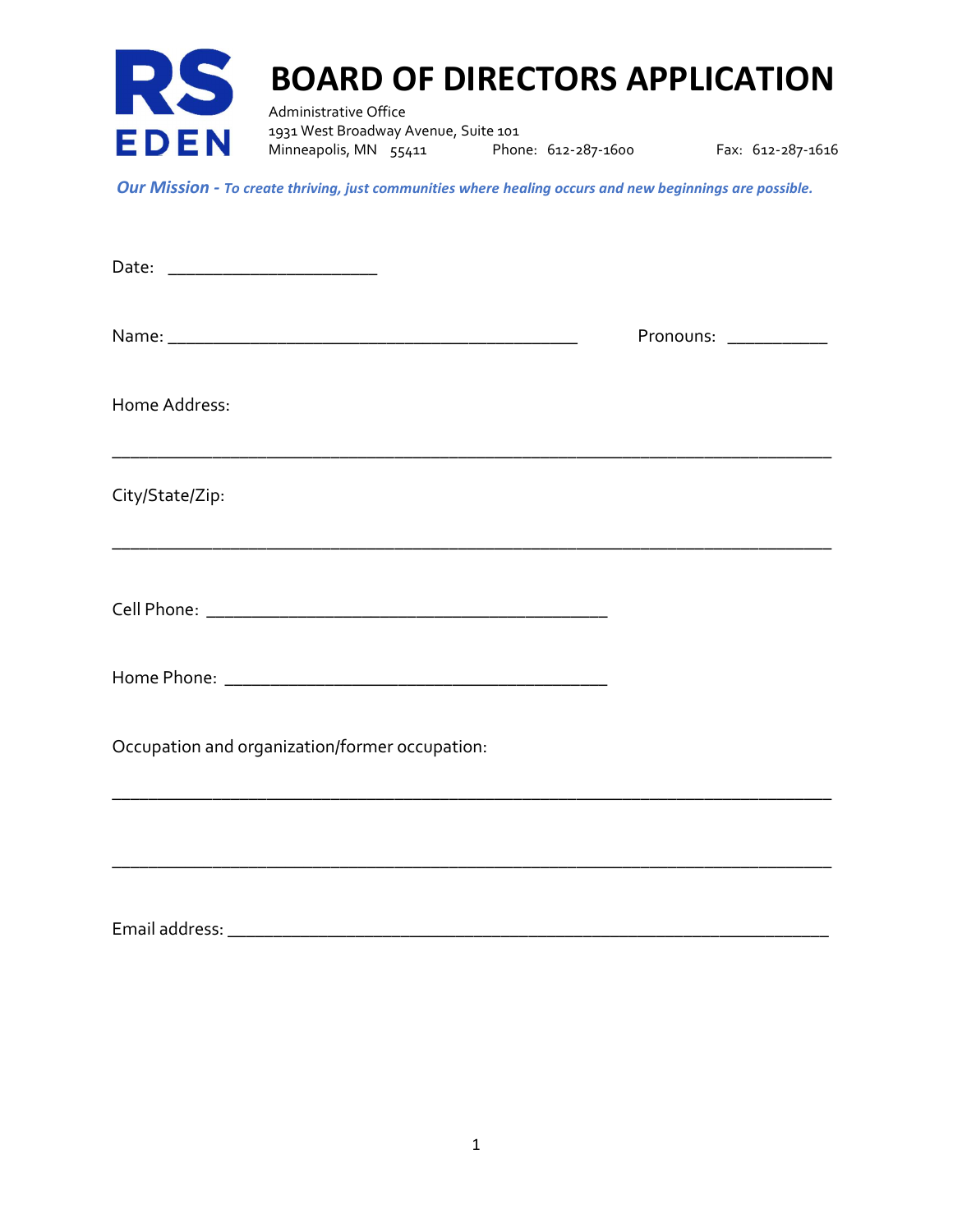|  | Why are you interested in serving on the RS EDEN Board? |
|--|---------------------------------------------------------|
|  |                                                         |

Please describe below any involvement you have had in civic or professional  $3.$ organizations including corporate or community affiliations, boards of directors, and volunteer work relevant to RS EDEN's mission.

| <b>Organization</b> | Role | Date of membership |
|---------------------|------|--------------------|
|                     |      |                    |
|                     |      |                    |
|                     |      |                    |
|                     |      |                    |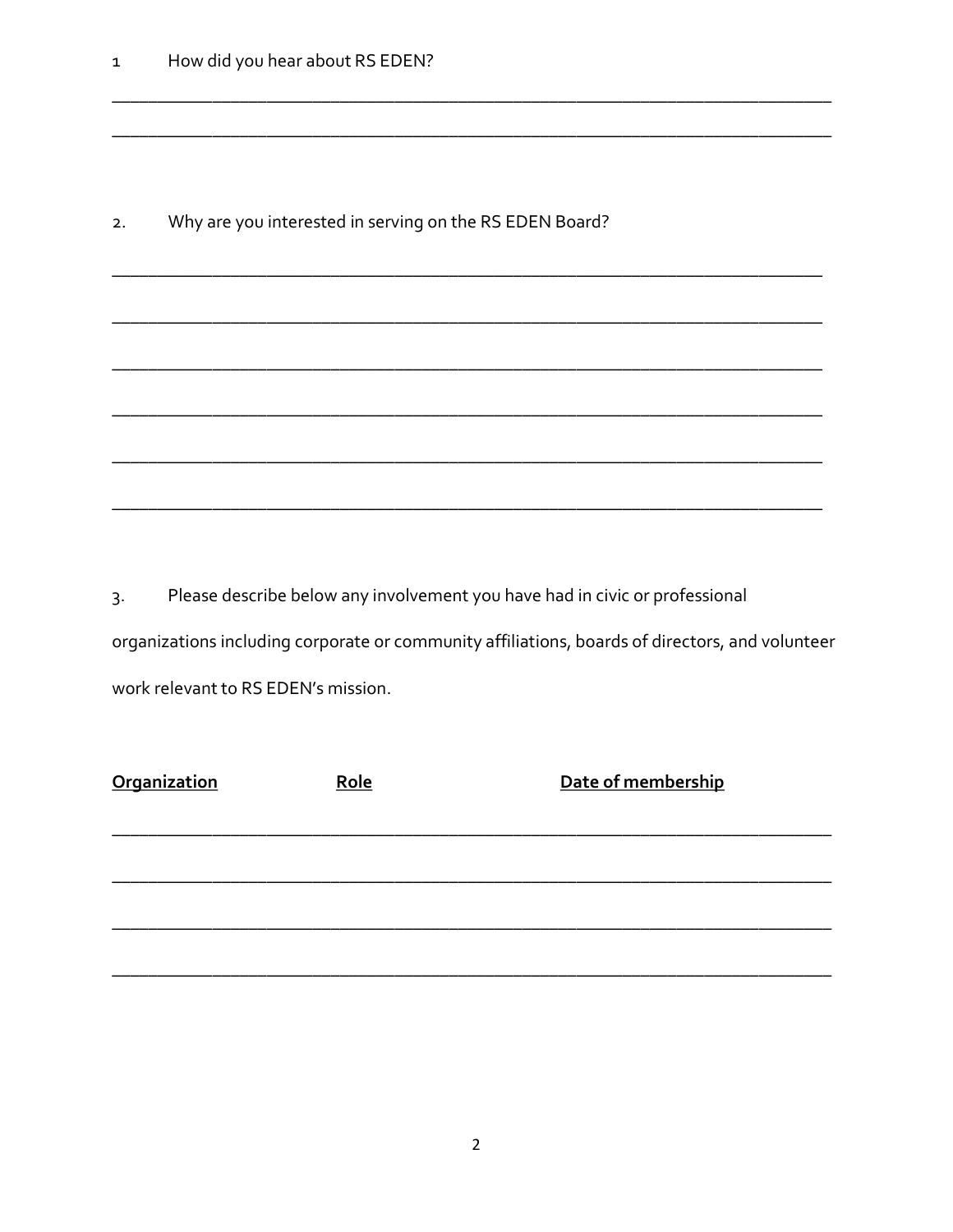- 4. Do you have knowledge or experience in any of the areas listed below?
	- a. \_\_\_ chemical dependency/substance use disorder treatment
	- b. \_\_\_ corrections/reentry
	- c. \_\_\_ diversity/equity/inclusion
	- d. \_\_\_\_\_ facilities management
	- e. \_\_\_ finance
	- f. \_\_\_ fundraising
	- g. \_\_\_ law
	- h. \_\_\_ management
	- i \_\_\_ marketing
	- j. \_\_\_ nonprofits
	- k. \_\_\_ project management
	- l. \_\_\_ public relations
	- m. \_\_\_ regulations
	- n. \_\_\_ strategic planning
	- o. \_\_\_\_ supportive housing
- 5. Are you available, willing, and able to:
	- a. Attend regularly scheduled, in-person, quarterly Board meetings, held in the late afternoon/early evening?
		- Yes No
	- b. Attend, virtually, regularly scheduled, monthly committee meetings, held during the daytime?
		- Yes No
	- c. Attend an annual, single-day Board retreat, held in the fall?
		- Yes No